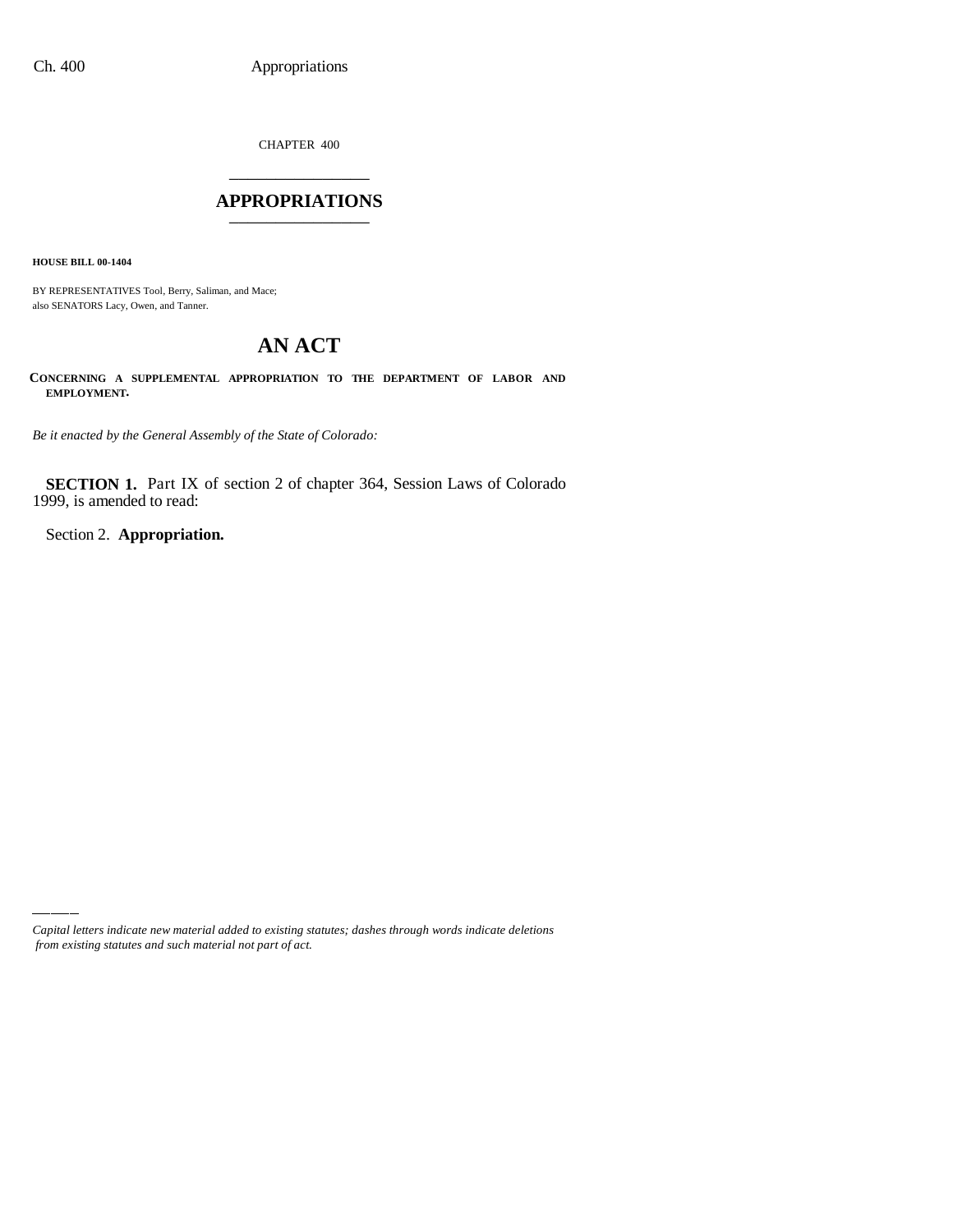|                 |       |                |               | <b>APPROPRIATION FROM</b> |               |              |
|-----------------|-------|----------------|---------------|---------------------------|---------------|--------------|
|                 |       |                | GENERAL       |                           | CASH          |              |
| ITEM &          |       | <b>GENERAL</b> | <b>FUND</b>   | CASH                      | <b>FUNDS</b>  | FEDERAL.     |
| <b>SUBTOTAL</b> | TOTAL | <b>FUND</b>    | <b>EXEMPT</b> | <b>FUNDS</b>              | <b>EXEMPT</b> | <b>FUNDS</b> |
|                 |       |                |               |                           |               |              |

**PART IX DEPARTMENT OF LABOR AND EMPLOYMENT**

### **(1) EXECUTIVE DIRECTOR'S OFFICE**

| <b>Personal Services</b>   | 9,600,710     |  |
|----------------------------|---------------|--|
|                            | $(169.9$ FTE) |  |
| Health, Life, and Dental   | 1,957,003     |  |
| Short-term Disability      | 92.342        |  |
| Salary Survey, Anniversary |               |  |
| Increases, and Shift       |               |  |
| Differential               | 2,058,042     |  |
| Workers' Compensation      | 693,573       |  |
| <b>Operating Expenses</b>  | 1.449.697     |  |
|                            | 1,511,174     |  |
| Legal Services for 7,694   |               |  |
| hours                      | 406,782       |  |
| Purchase of Services from  |               |  |
| Computer Center            | 1.729.407     |  |
| Payment to Risk Management |               |  |
| and Property Funds         | 53,209        |  |
|                            |               |  |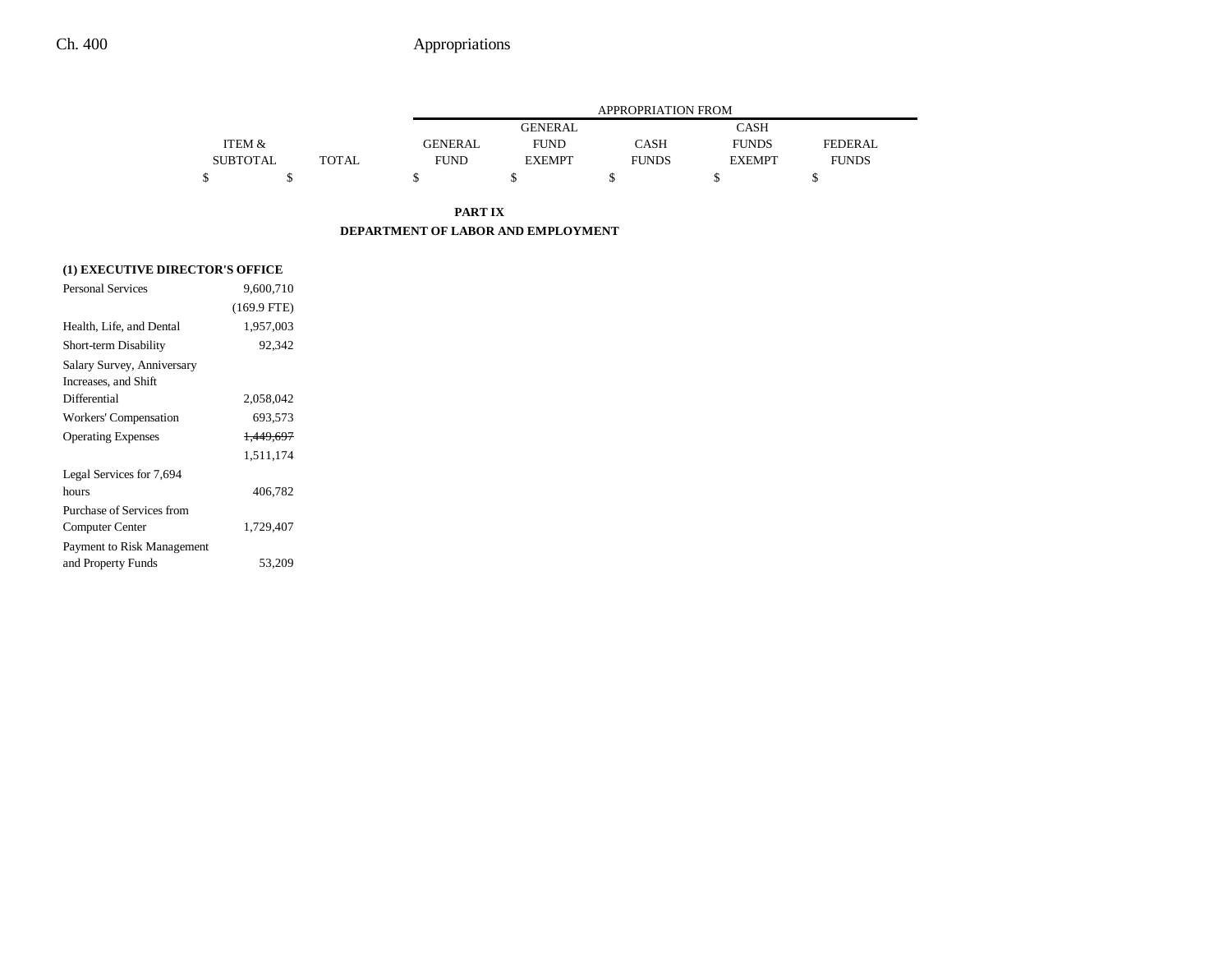| <b>Vehicle Lease Payments</b>                                     | 143,252   |            |  |                          |                          |            |
|-------------------------------------------------------------------|-----------|------------|--|--------------------------|--------------------------|------------|
| <b>Leased Space</b>                                               | 2,900,774 |            |  |                          |                          |            |
| Capitol Complex Leased                                            |           |            |  |                          |                          |            |
| Space                                                             | 17,924    |            |  |                          |                          |            |
| Utilities                                                         | 159,782   |            |  |                          |                          |            |
| <b>Information Technology</b><br>Asset Maintenance <sup>143</sup> | 572,072   |            |  |                          |                          |            |
| <b>Statewide Indirect Cost</b>                                    |           |            |  |                          |                          |            |
| Assessment                                                        | 1,399     |            |  |                          |                          |            |
|                                                                   |           | 21,835,968 |  | $6,385,542$ <sup>a</sup> | $1,208,541$ <sup>b</sup> | 14,241,885 |
|                                                                   |           | 21,897,445 |  | $6,429,190^a$            | $1,209,771$ <sup>b</sup> | 14,258,484 |

<sup>a</sup> Of this amount, an estimated \$3,292,791 \$3,310,685 shall be from the Workers' Compensation Cash Fund, \$1,550,535 \$1,568,480 shall be from the Employment Support Fund, and estimated \$632,628 \$635,593 shall be from the Petroleum Storage Tank Fund, an estimated \$214,113 \$217,968 shall be from the Boiler Inspection Fund, an estimated \$199,590 shall be from the Unemployment Insurance Revenue Fund, an estimated \$133,840 shall be from the Public Employees Social Security Fund, an estimated \$268,026 \$269,015 shall be from other cash fund sources within the Department, and \$94,019 shall be from local governments and other payments for services.

<sup>b</sup> Of this amount, \$607,153(T) \$608,383(T) shall be from statewide indirect cost recoveries, \$497,125 shall be from reserves in the Major Medical Insurance Fund and the Subsequent Injury Fund, \$73,630 shall be from reserves in the Petroleum Storage Tank Fund, \$15,980(T) shall be from the Department of Human Services, \$8,205 shall be from reserves in the Public Safety Fund, and \$6,448(T) shall be from other government agencies.

#### **(2) DIVISION OF EMPLOYMENT AND TRAINING**88, 144

| (A) Unemployment Insurance Programs |               |               |            |
|-------------------------------------|---------------|---------------|------------|
| Program Costs                       | 20,115,751    |               |            |
|                                     | $(390.0$ FTE) |               |            |
| <b>Statewide Indirect Cost</b>      |               |               |            |
| Assessment                          | 1,519,968     |               |            |
|                                     | 21,635,719    | $1,252,171^a$ | 20,383,548 |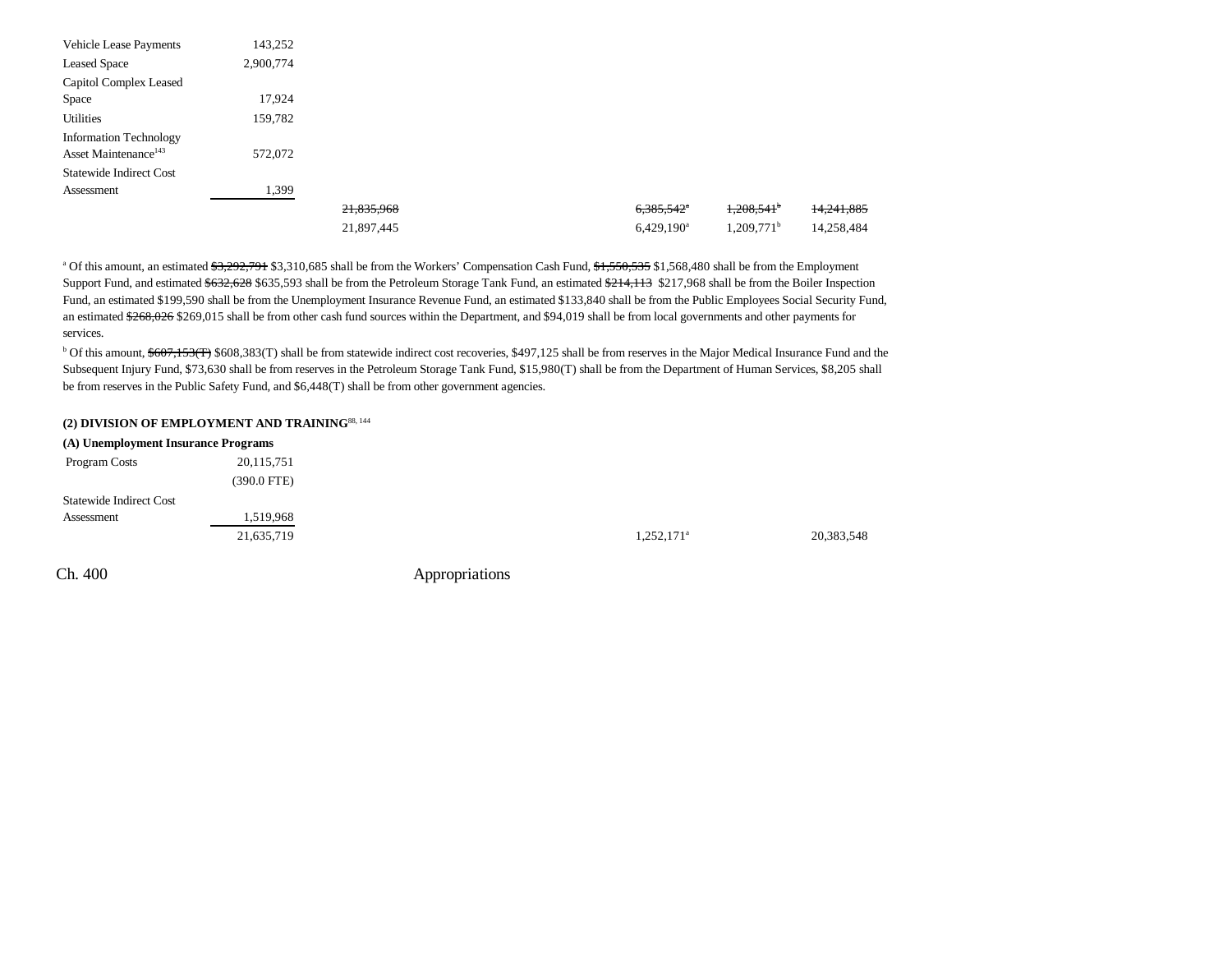|                 |              |                |               | APPROPRIATION FROM |               |                |
|-----------------|--------------|----------------|---------------|--------------------|---------------|----------------|
|                 |              |                | GENERAL       |                    | CASH          |                |
| ITEM &          |              | <b>GENERAL</b> | <b>FUND</b>   | CASH               | <b>FUNDS</b>  | <b>FEDERAL</b> |
| <b>SUBTOTAL</b> | <b>TOTAL</b> | <b>FUND</b>    | <b>EXEMPT</b> | <b>FUNDS</b>       | <b>EXEMPT</b> | <b>FUNDS</b>   |
|                 |              |                |               |                    |               |                |
|                 |              |                |               |                    |               |                |

a Of this amount, \$1,169,171 shall be from the Employment Support Fund and \$83,000 shall be from the sale of transcripts.

| (B) Unemployment Insurance Fraud Program <sup>145</sup> |              |
|---------------------------------------------------------|--------------|
| Program Costs                                           | 1,063,849    |
|                                                         | $(20.0$ FTE) |
| <b>Statewide Indirect Cost</b>                          |              |
| Assessment                                              | 18,654       |
|                                                         | 1,082,503    |

a This amount shall be from the Unemployment Insurance Revenue Fund.

b This amount shall be from reserves in the Unemployment Insurance Revenue Fund.

| (C) Employment and Training Programs <sup>143</sup> |  |  |
|-----------------------------------------------------|--|--|
|-----------------------------------------------------|--|--|

| State Operations <sup>146</sup>  | 9,402,922 | $4.276.826^a$ | $36,606(T)$ <sup>b</sup> | 5,089,490            |
|----------------------------------|-----------|---------------|--------------------------|----------------------|
|                                  |           | $(66.5$ FTE)  | $(0.7$ FTE)              | $(87.0 \text{ FTE})$ |
| <b>One-Stop County Contracts</b> | 5,777,382 |               |                          | 5,777,382            |
|                                  |           |               |                          | $(64.5$ FTE)         |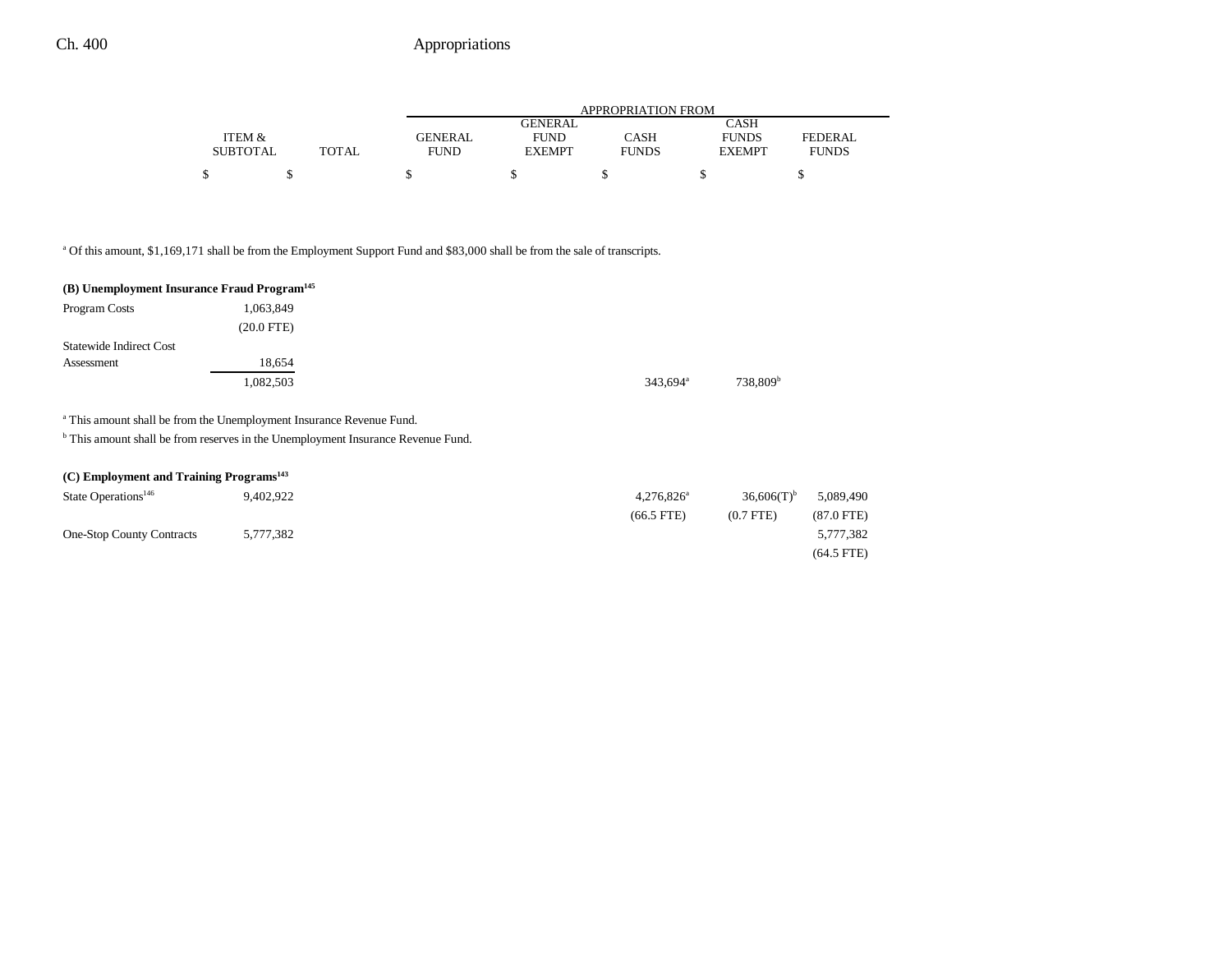| Trade Adjustment Act           |            |  |                     |                |                  |
|--------------------------------|------------|--|---------------------|----------------|------------------|
| Assistance                     | 2,843,172  |  |                     |                | 2,843,172        |
| Job Training Partnership Act   |            |  |                     |                |                  |
| Programs                       | 26,166,049 |  |                     |                | 26,166,049       |
|                                |            |  |                     |                | $(40.0$ FTE)     |
| Welfare-to-Work Block          |            |  |                     |                |                  |
| Grant <sup>147, 148</sup>      | 9,878,865  |  |                     |                | $9,878,865(M)^c$ |
| <b>Statewide Indirect Cost</b> |            |  |                     |                |                  |
| Assessment                     | 241,004    |  | 50,906 <sup>a</sup> | $1,203(T)^{b}$ | 188,895          |
|                                | 54,309,394 |  |                     |                |                  |
|                                |            |  |                     |                |                  |

<sup>a</sup> Of these amounts, \$4,224,067 shall be from the Employment Support Fund, \$103,065 shall be from the Displaced Homemakers Fund, and \$600 shall be from county

contracts.

**b** These amounts shall be from contracts with other government agencies.

c This amount shall be from the Welfare-to-Work Block Grant.

#### **(D) Labor Market Information**

| Program Costs                  | 2,066,247 | $11,626^{\rm a}$<br>2,054,621 |
|--------------------------------|-----------|-------------------------------|
|                                |           | $(34.5$ FTE)                  |
| <b>Statewide Indirect Cost</b> |           |                               |
| Assessment                     | 35,442    | 35,442                        |
|                                | 2,101,689 |                               |

a This amount shall be from the sale of publications.

79,129,305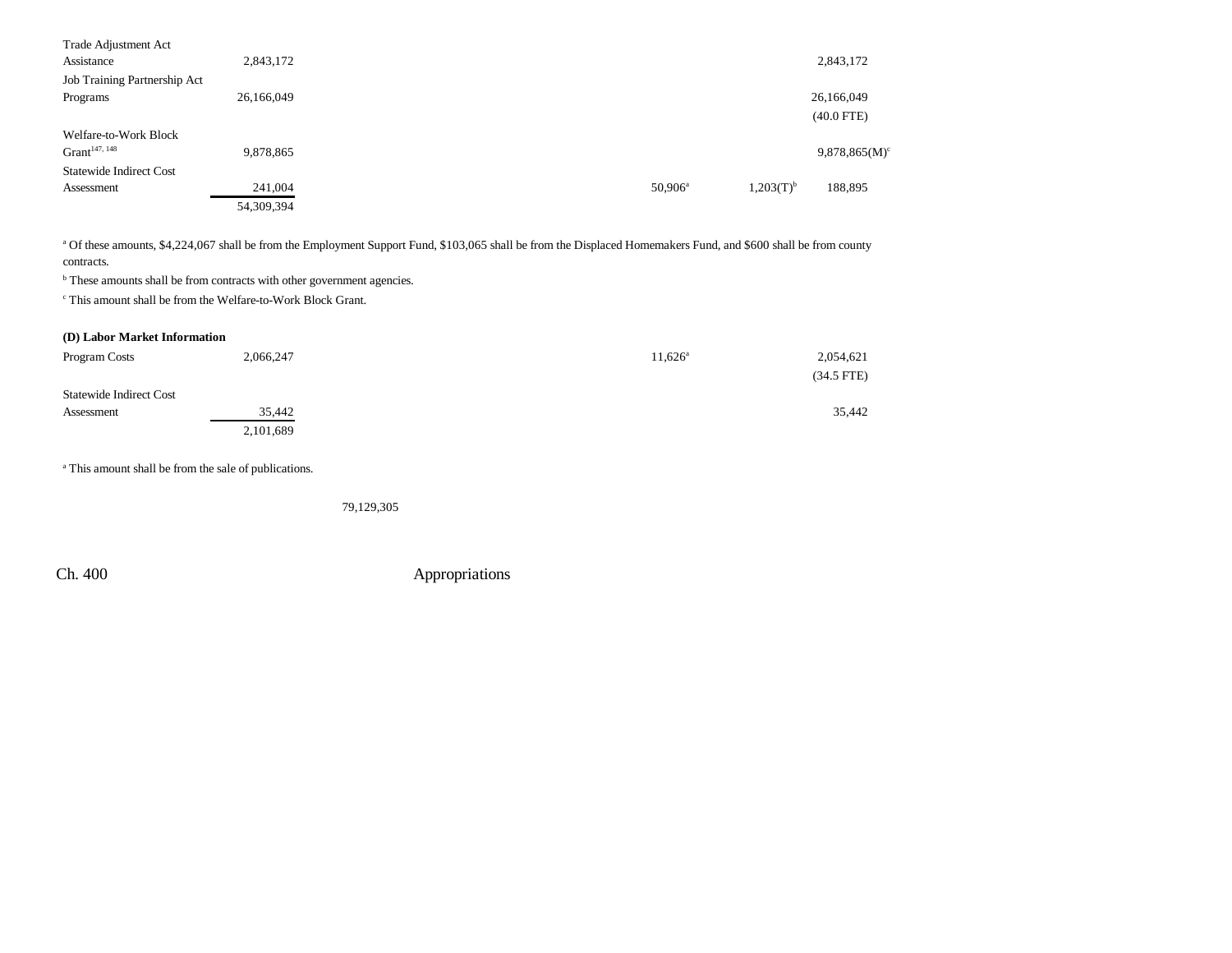|                 |              |                |                | APPROPRIATION FROM |               |                |
|-----------------|--------------|----------------|----------------|--------------------|---------------|----------------|
|                 |              |                | <b>GENERAL</b> |                    | <b>CASH</b>   |                |
| ITEM &          |              | <b>GENERAL</b> | <b>FUND</b>    | CASH               | <b>FUNDS</b>  | <b>FEDERAL</b> |
| <b>SUBTOTAL</b> | <b>TOTAL</b> | <b>FUND</b>    | <b>EXEMPT</b>  | <b>FUNDS</b>       | <b>EXEMPT</b> | <b>FUNDS</b>   |
|                 |              |                |                |                    |               |                |

 $782,413$ (T)<sup>a</sup>

### **(3) DIVISION OF LABOR**

| (A) Administration, Statistics, and Labor Standards |              |
|-----------------------------------------------------|--------------|
| <b>Personal Services</b>                            | 624,336      |
|                                                     | $(12.0$ FTE) |
| <b>Operating Expenses</b>                           | 61,718       |
| Administrative Law Judge                            |              |
| Services for 108 hours                              | 10,681       |
| Welfare Reform <sup>149</sup>                       | 85,678       |
|                                                     | (2.0 FTE)    |
|                                                     | 782,413      |

a This amount shall be from statewide indirect cost recoveries.

#### **(B) Public Safety and Inspection Programs**

| <b>Personal Services</b>        | 3,047,659    |
|---------------------------------|--------------|
|                                 | $(58.3$ FTE) |
| <b>Operating Expenses</b>       | 334,203      |
| <b>Public Safety Management</b> |              |
| <b>Information System</b>       | 318,316      |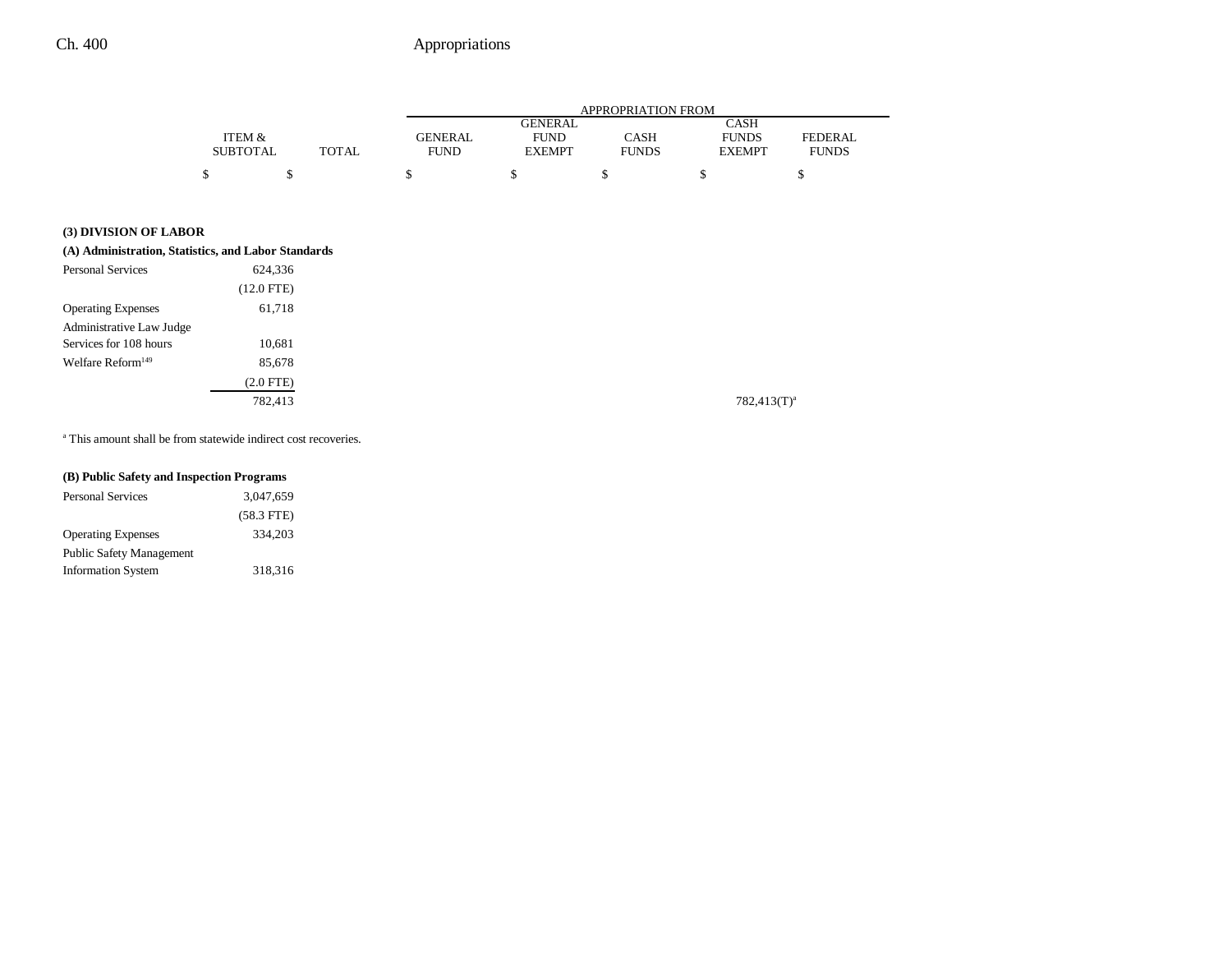| <b>Statewide Indirect Cost</b> |           |                        |                      |         |
|--------------------------------|-----------|------------------------|----------------------|---------|
| Assessment                     | 43.220    |                        |                      |         |
|                                | 3,743,398 | 2,429,484 <sup>a</sup> | 891.894 <sup>b</sup> | 422,020 |

a Of this amount, \$1,625,401 shall be from the Petroleum Storage Tank Fund pursuant to Section 8-20.5-103, C.R.S., \$731,163 shall be from the Boiler Inspection Fund pursuant to Section 9-4-109, C.R.S., and \$72,920 shall be from the Public Safety Inspection Fund pursuant to Section 8-1-151, C.R.S.

b Of this amount, \$555,398(T) shall be from statewide indirect cost recoveries, \$279,157 shall be from the Public Safety Fund pursuant to Section 8-1-151, C.R.S., \$40,155 shall be from the Boiler Inspection Fund pursuant to Section 9-4-109, C.R.S., \$10,184 shall be from the Petroleum Storage Tank Fund pursuant to Section 8-20.5-103, C.R.S., and \$7,000(T) shall be from the Department of Public Health and Environment.

4,525,811

#### **(4) DIVISION OF WORKERS' COMPENSATION**

| $(A)$ Workers' Compensation <sup>150</sup> |               |                        |
|--------------------------------------------|---------------|------------------------|
| <b>Personal Services</b>                   | 5,005,530     |                        |
|                                            | $(106.4$ FTE) |                        |
| <b>Operating Expenses</b>                  | 592,903       |                        |
|                                            | 916,275       |                        |
| Administrative Law Judge                   |               |                        |
| Services for 17,037 hours                  | 1,662,473     |                        |
| Physicians Accreditation                   | 75,000        |                        |
| <b>Utilization Review</b>                  | 76,000        |                        |
| <b>Immediate Payment</b>                   | 10,000        |                        |
| <b>Statewide Indirect Cost</b>             |               |                        |
| Assessment                                 | 104,926       |                        |
|                                            | 7,526,832     | 7,496,972 <sup>a</sup> |
|                                            | 7,850,204     |                        |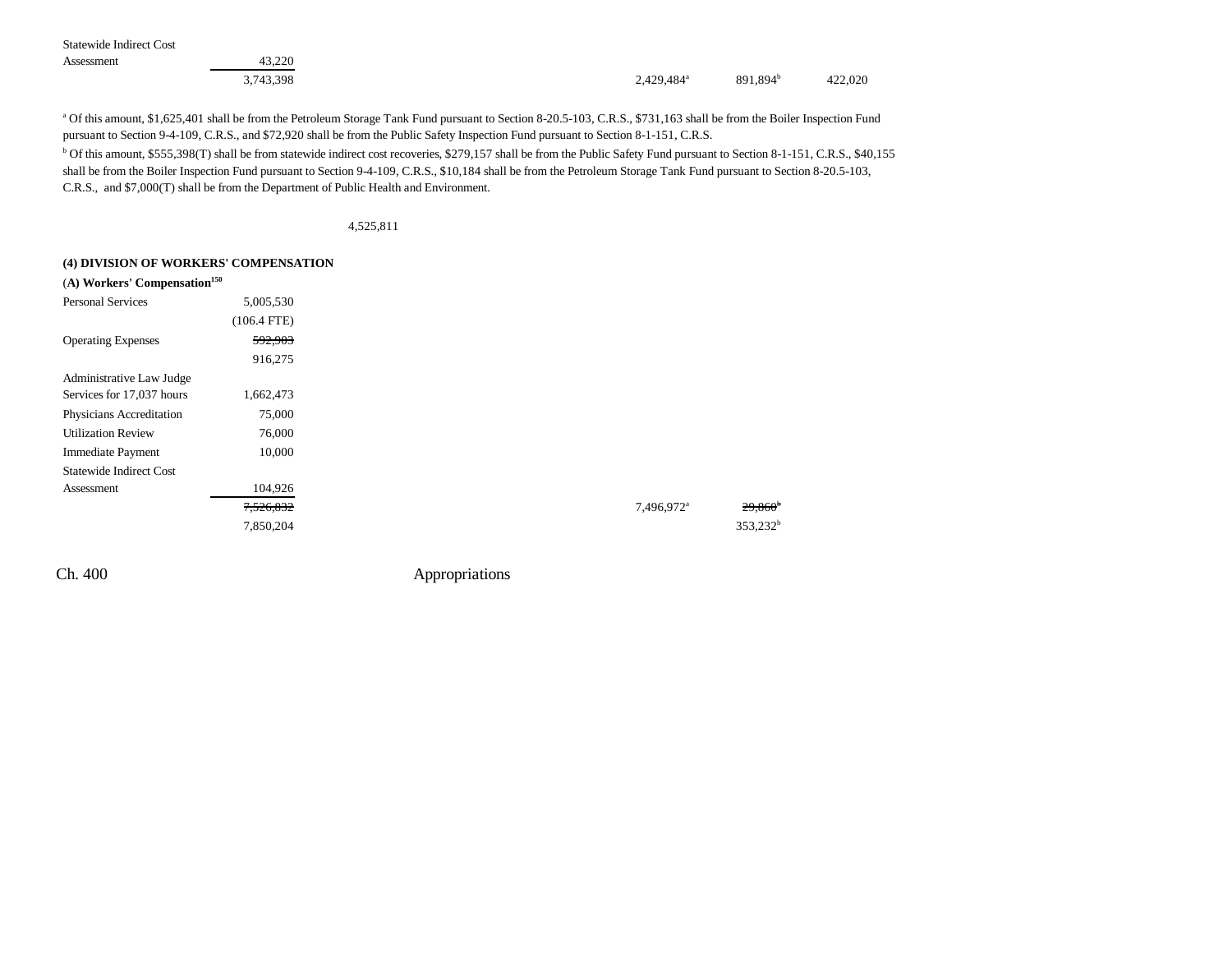|                 |              | APPROPRIATION FROM |                |              |               |              |
|-----------------|--------------|--------------------|----------------|--------------|---------------|--------------|
|                 |              |                    | <b>GENERAL</b> |              | CASH          |              |
| ITEM &          |              | GENERAL            | <b>FUND</b>    | CASH         | <b>FUNDS</b>  | FEDERAL      |
| <b>SUBTOTAL</b> | <b>TOTAL</b> | <b>FUND</b>        | <b>EXEMPT</b>  | <b>FUNDS</b> | <b>EXEMPT</b> | <b>FUNDS</b> |
| \$              |              |                    |                |              |               |              |

a Of this amount, \$6,992,971 shall be from the Workers' Compensation Cash Fund, \$208,584 shall be from the Workers' Compensation Self-Insurance Fund, \$164,277 shall be from the Cost Containment Fund, \$74,890 shall be from the Physicians Accreditation Program Cash Fund, and \$56,250 shall be from the Utilization Review Cash Fund. Of this amount, \$131,140 is shown for the purposes of complying with the limitation on state fiscal year spending imposed by Article X, Section 20 of the State Constitution. Such moneys are included for informational purposes as they are continuously appropriated by Sections 8-42-101(3.6)(l), 8-43-501(2), and 8-44-206(3)(b), C.R.S.

b Of this amount, \$323,372 SHALL BE FROM RESERVES IN THE WORKERS' COMPENSATION CASH FUND, \$19,750 shall be from the Utilization Review Fund, \$10,000 shall be from the Immediate Payment Fund, and \$110 shall be from the Physician's Accreditation Fund. Of this amount, \$19,860 is shown for purposes of complying with the limitation on state fiscal year spending imposed by Article X, Section 20 of the State Constitution. Such moneys are included for informational purposes as they are continuously appropriated by Sections  $8-42-101(3.6)(1)$ , 8-43-501(2), and 8-44-206(3)(b), C.R.S.

#### **(B) Major Medical Insurance and Subsequent Injury Funds**

| <b>Personal Services</b>       | 1,185,770 | 1,185,770 <sup>a</sup>   |
|--------------------------------|-----------|--------------------------|
|                                |           | $(23.0$ FTE)             |
| <b>Operating Expenses</b>      | 123,774   | $123,774$ <sup>a</sup>   |
| <b>Statewide Indirect Cost</b> |           |                          |
| Assessment                     | 115.601   | $115.601^a$              |
| <b>Major Medical Benefits</b>  | 6,000,000 | $6,000,000$ <sup>b</sup> |
| Major Medical Legal Services   |           |                          |
| for 448 hours                  | 23,686    | $23,686^b$               |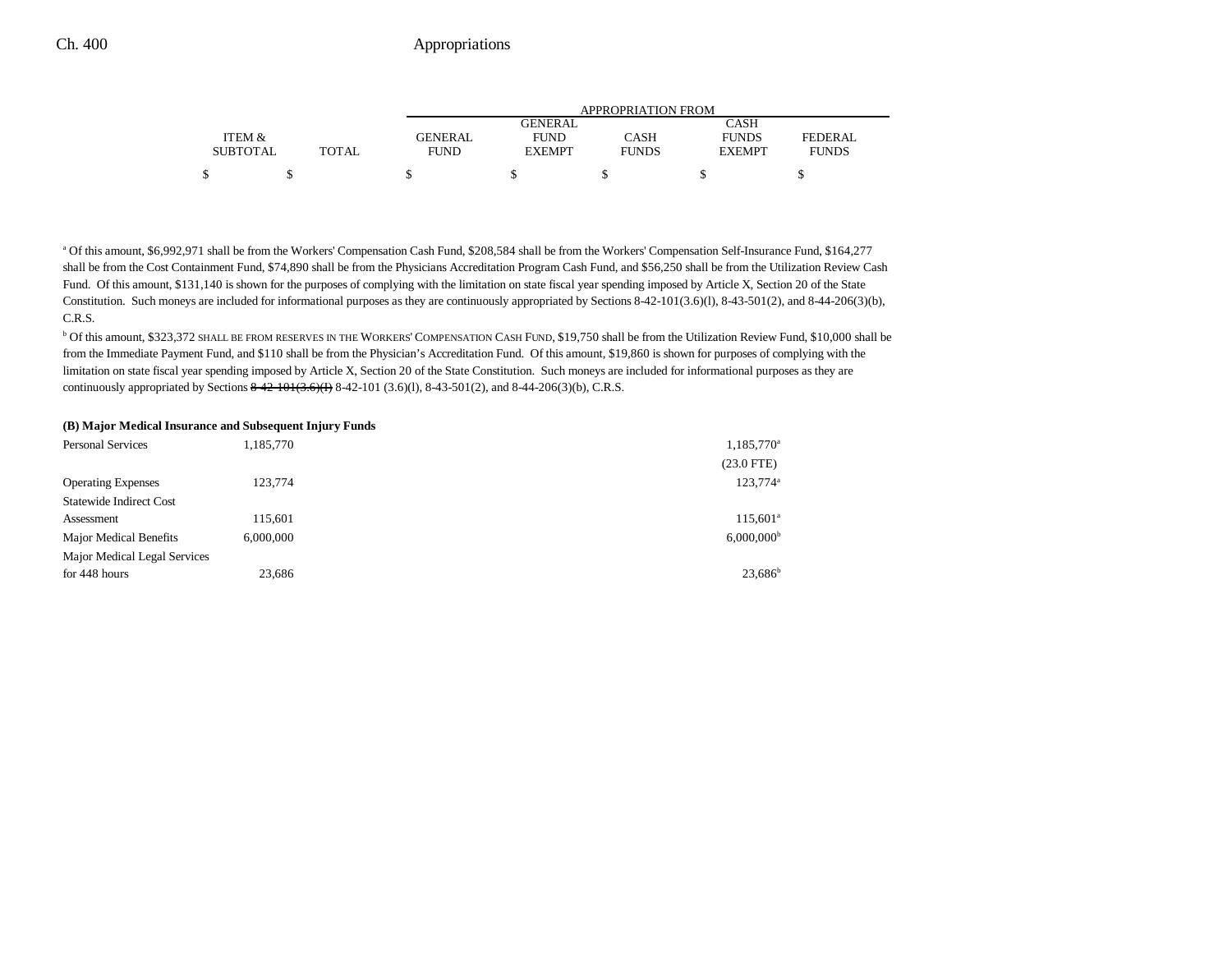| Subsequent Injury Benefits | 5,200,000  | $5.200.000$ <sup>c</sup> |
|----------------------------|------------|--------------------------|
| Subsequent Injury Legal    |            |                          |
| Services for 11,000 hours  | 581,570    | 581.570 <sup>c</sup>     |
| Medical Disaster           | 15,000     | 15,000 <sup>b</sup>      |
|                            | 13.245.401 |                          |

<sup>a</sup> Of these amounts, \$1,177,294 shall be from reserves in the Major Medical Insurance Fund, and \$247,851 shall be from reserves in the Subsequent Injury Fund. <sup>b</sup> For the purposes of complying with the limitation on state fiscal year spending imposed by Article X, Section 20 of the State Constitution, these amounts from reserves in the Major Medical Insurance Fund are included for informational purposes as they are continuously appropriated by Section 8-46-202(1)(b), C.R.S.

<sup>c</sup> For the purposes of complying with the limitation on state fiscal year spending imposed by Article X, Section 20 of the State Constitution, these amounts from reserves in the Subsequent Injury Fund are included for informational purposes as they are continuously appropriated by Section 8-46-101(1)(b), C.R.S.

### 20,772,233 21,095,605

## **TOTALS PART IX(LABOR AND**

| EMPLOYMENT) <sup>5, 6</sup> | \$126,263,317 |  | 0.222222<br>522.241.221 | <del>\$16.934.727</del> * | <del>\$87,081,369</del> |
|-----------------------------|---------------|--|-------------------------|---------------------------|-------------------------|
|                             | \$126,648,166 |  | \$22,290,869            | \$17.259.329 <sup>a</sup> | \$87,097,968            |

<sup>a</sup> Of this amount,  $\frac{$2,012,201}{2}$  \$2,013,431 contains a (T) notation.

**FOOTNOTES** -- The following statements are referenced to the numbered footnotes throughout section 2.

5 (Governor lined through this provision. See L. 99, p. 2245.)

6 All Departments, Totals -- The General Assembly requests that copies of all reports requested in other footnotes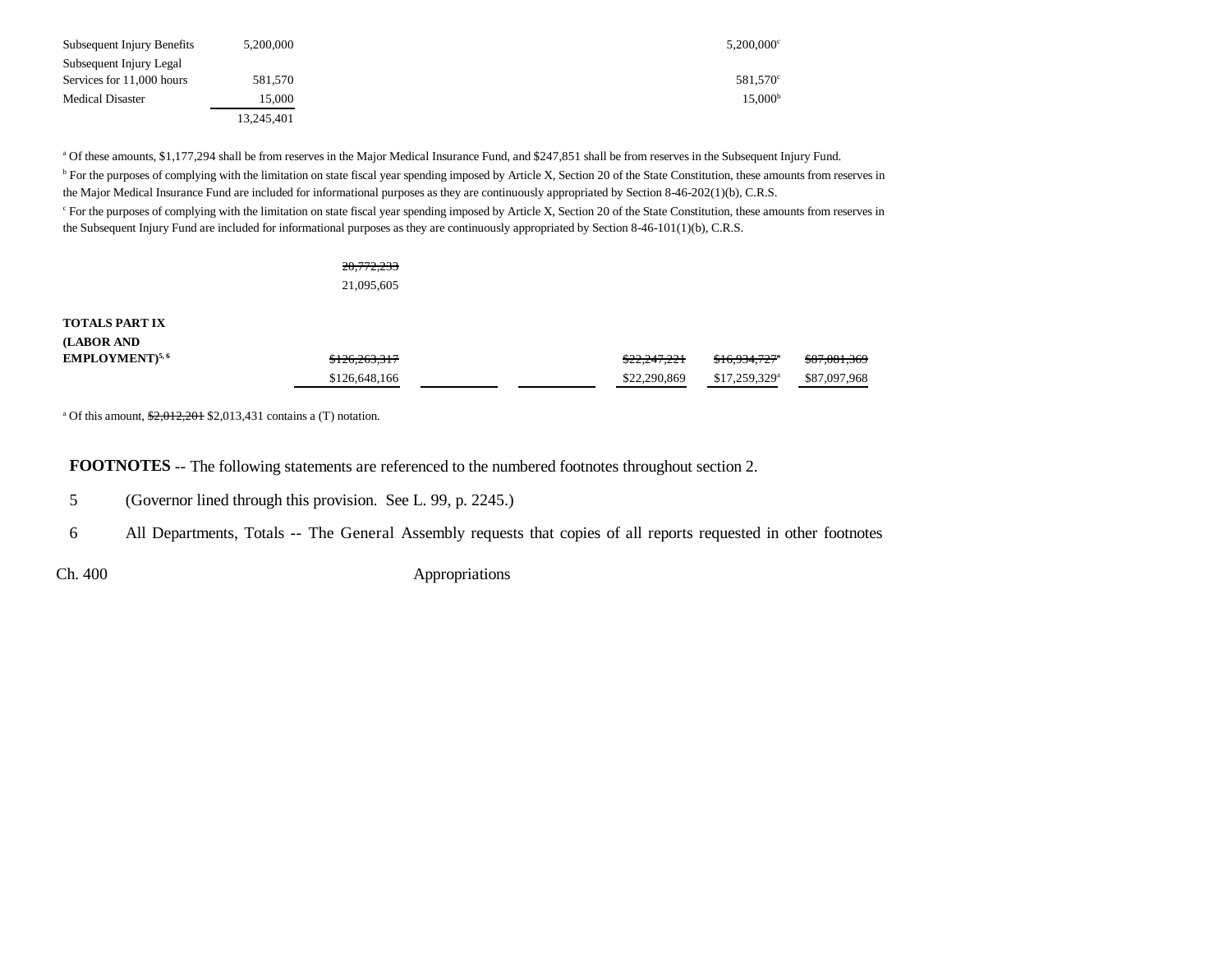|                 |       | APPROPRIATION FROM |                |              |               |                |
|-----------------|-------|--------------------|----------------|--------------|---------------|----------------|
|                 |       |                    | <b>GENERAL</b> |              | CASH          |                |
| ITEM &          |       | GENERAL            | <b>FUND</b>    | CASH         | <b>FUNDS</b>  | <b>FEDERAL</b> |
| <b>SUBTOTAL</b> | TOTAL | <b>FUND</b>        | <b>EXEMPT</b>  | <b>FUNDS</b> | <b>EXEMPT</b> | <b>FUNDS</b>   |
|                 |       |                    |                |              |               |                |

contained in this act be delivered to the Joint Budget Committee and the majority and minority leadership in each house of the General Assembly. Each principal department of the state shall produce its rules and regulations in an electronic format that is suitable for public access through electronic means. Such rules and regulations in such format shall be submitted to the Office of Legislative Legal Services for publishing on the Internet. It is the intent of the General Assembly that this be done within existing resources.

- 88 (Governor lined through this provision. See L. 99, p. 2250.)
- 143 Department of Labor and Employment, Executive Director's Office, Information Technology Asset Maintenance; and Division of Employment and Training, Employment and Training Programs -- The Department is requested to submit any FY 2000-01 funding requests for information technology replacement as a separate decision item.
- 144 Department of Labor and Employment, Division of Employment and Training -- It is the intent of the General Assembly that the Department develop a plan to achieve efficiencies in the administration of Unemployment Insurance and Employment Programs. This plan shall include estimated implementation costs, an implementation schedule, and information on how the department intends to decrease costs in the Division in order to adjust to expected federal funding levels. This plan shall be submitted to the Joint Budget Committee no later than November 1, 1999.
- 145 Department of Labor and Employment, Division of Employment and Training, Unemployment Insurance Fraud Program -- The Department is requested to investigate potential funding sources for the Unemployment Insurance Fraud Program. The Department should include the findings of this investigation in its FY 2000-01 budget request. In addition, the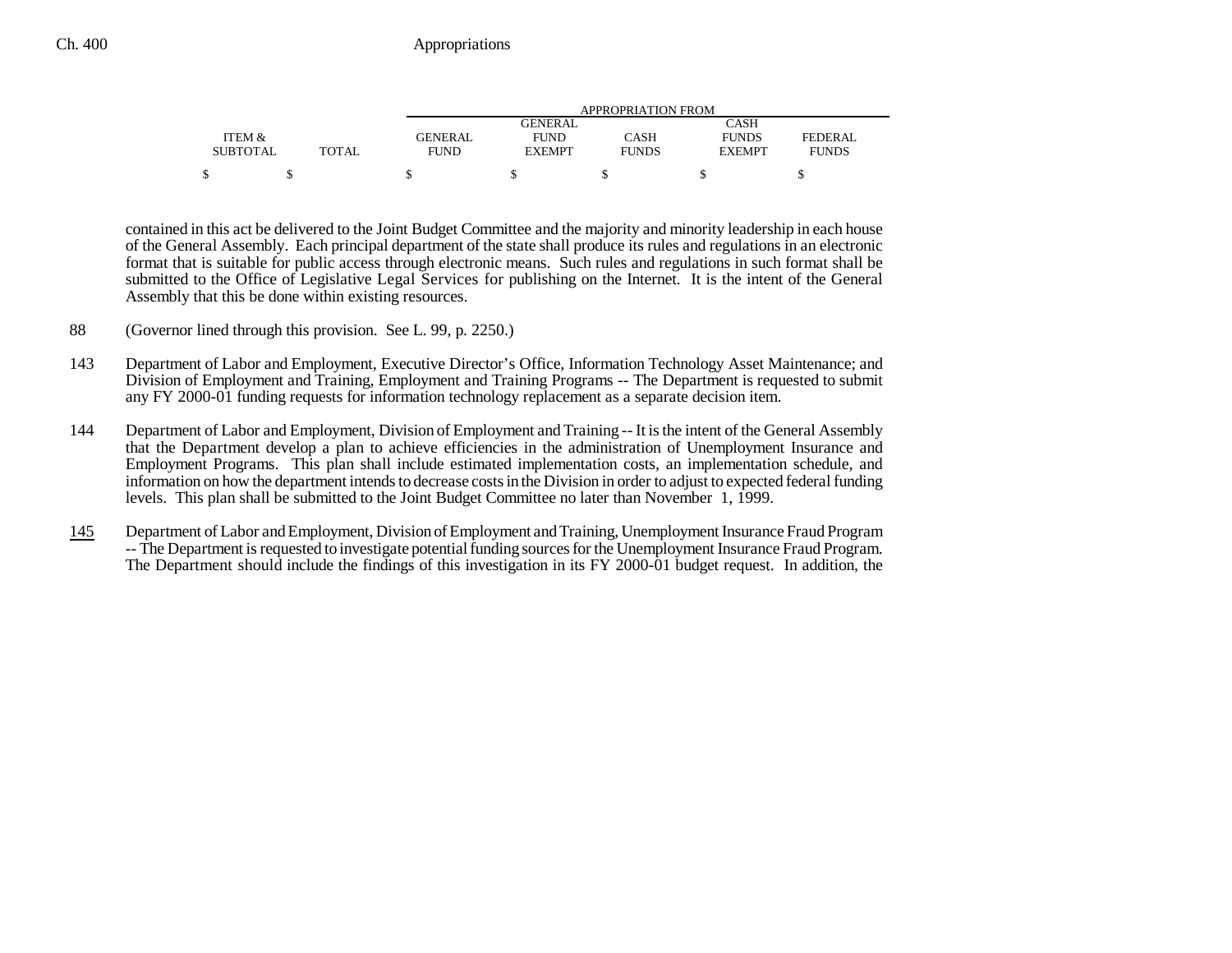Department is requested to include in its FY 2000-01 budget request information on fraud detection and recovery, including, but not limited to, an estimate of the amount of unemployment insurance fraud that may have occurred in FY 1999-2000, how much of this fraud was detected, and how much of this fraud was recovered.

- 146(Governor lined through this provision. See L. 99, p. 2250.)
- 147 Department of Labor and Employment, Division of Employment and Training, Employment and Training Programs, Welfare-to-Work Block Grant -- It is the intent of the General Assembly that the Department access the full amount of federal funds available to Colorado under the federal Welfare-to-Work Program. Thus, the Department should count a portion of the General Fund or cash funds exempt appropriated to the Department of Human Services, Self-Sufficiency, for Colorado Works Program County Block Grants, as the state match for federal Welfare-to-Work Block Grant funds. However, it is the intent of the General Assembly that only that portion of such funds that exceeds the minimum federal maintenance of effort requirement for the Temporary Assistance to Needy Families program be used in such a manner. In addition, the Department is requested to identify any other existing resources that could be counted as the state's match for the federal Welfare-to-Work Block Grant. Such existing resources might include, but shall not be limited to: state funds appropriated for programs administered by the Department of Corrections, the Department of Education, the Department of Higher Education, the Department of Human Services, the Department of Local Affairs, and the Department of Public Safety; tax credits provided to employers that hire individuals receiving public assistance; and reduced-price bus passes provided through the Regional Transportation District to individuals receiving public assistance.
- 148(Governor lined through this provision. See L. 99, p. 2251.)
- 149 Department of Labor and Employment, Division of Labor, Administration, Statistics, and Labor Standards, Welfare Reform -- The Department is requested to provide, no later than November 1, 1999, a report to the Joint Budget Committee detailing the number of grievances filed, the number requiring mediation or arbitration and the outcome of each, and the amount of staff time involved in each.
- 150 Department of Labor and Employment, Division of Workers' Compensation, Workers' Compensation -- The Department is requested to provide a report to the Joint Budget Committee on or before November 1, 1999, regarding the workers compensation self-insurance program. The report should include, by employer: The annual amount of losses incurred;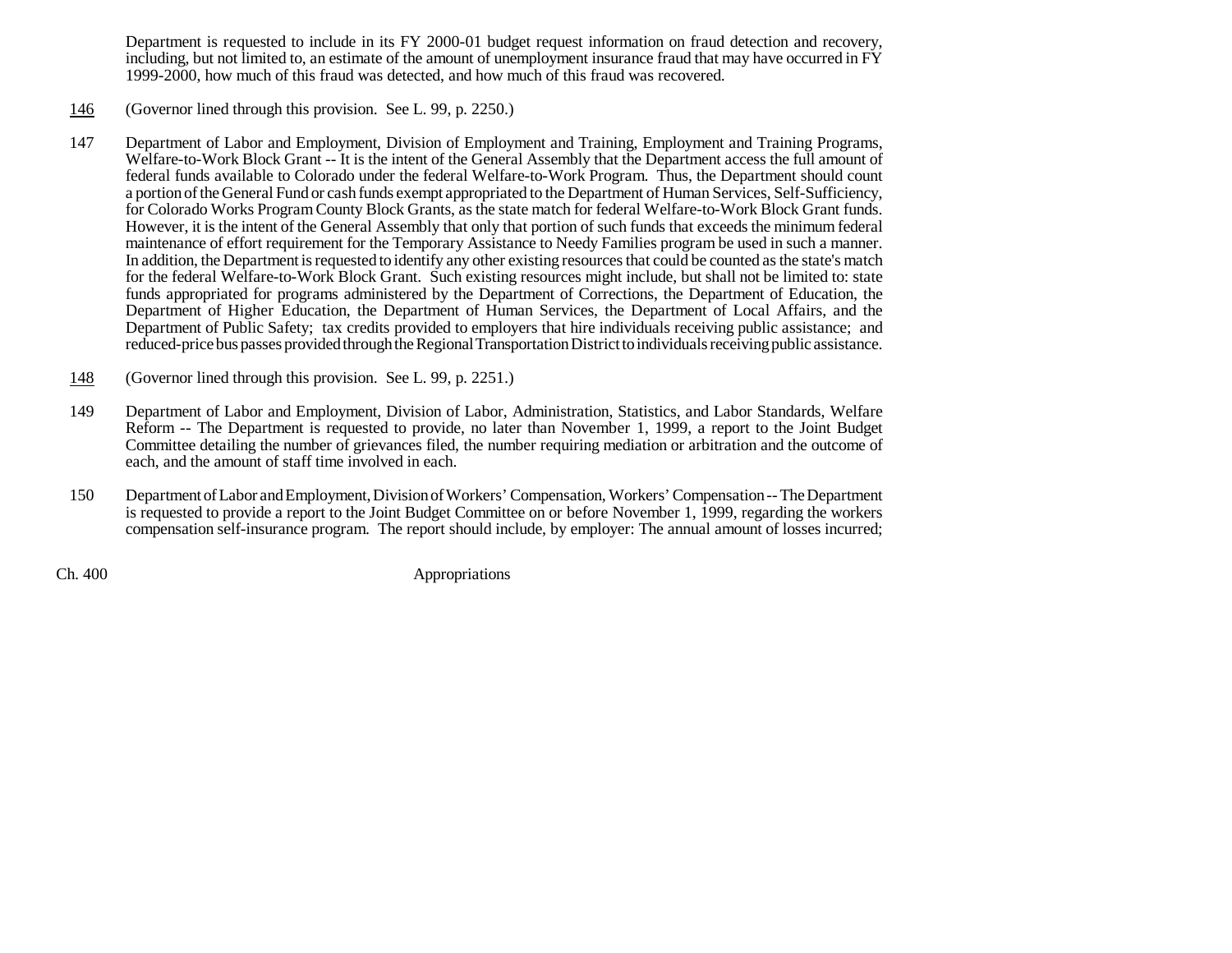|                 |       | APPROPRIATION FROM |               |              |               |                |  |
|-----------------|-------|--------------------|---------------|--------------|---------------|----------------|--|
|                 |       |                    | GENERAL       |              | CASH          |                |  |
| ITEM &          |       | <b>GENERAL</b>     | <b>FUND</b>   | CASH         | <b>FUNDS</b>  | <b>FEDERAL</b> |  |
| <b>SUBTOTAL</b> | TOTAL | <b>FUND</b>        | <b>EXEMPT</b> | <b>FUNDS</b> | <b>EXEMPT</b> | <b>FUNDS</b>   |  |
| ¢               |       |                    |               |              |               |                |  |

the annual amount of claim expenditures; the total amount of outstanding liabilities; and the amount of security held. The report should also include the number of and grounds for revoked permits and denied applications.